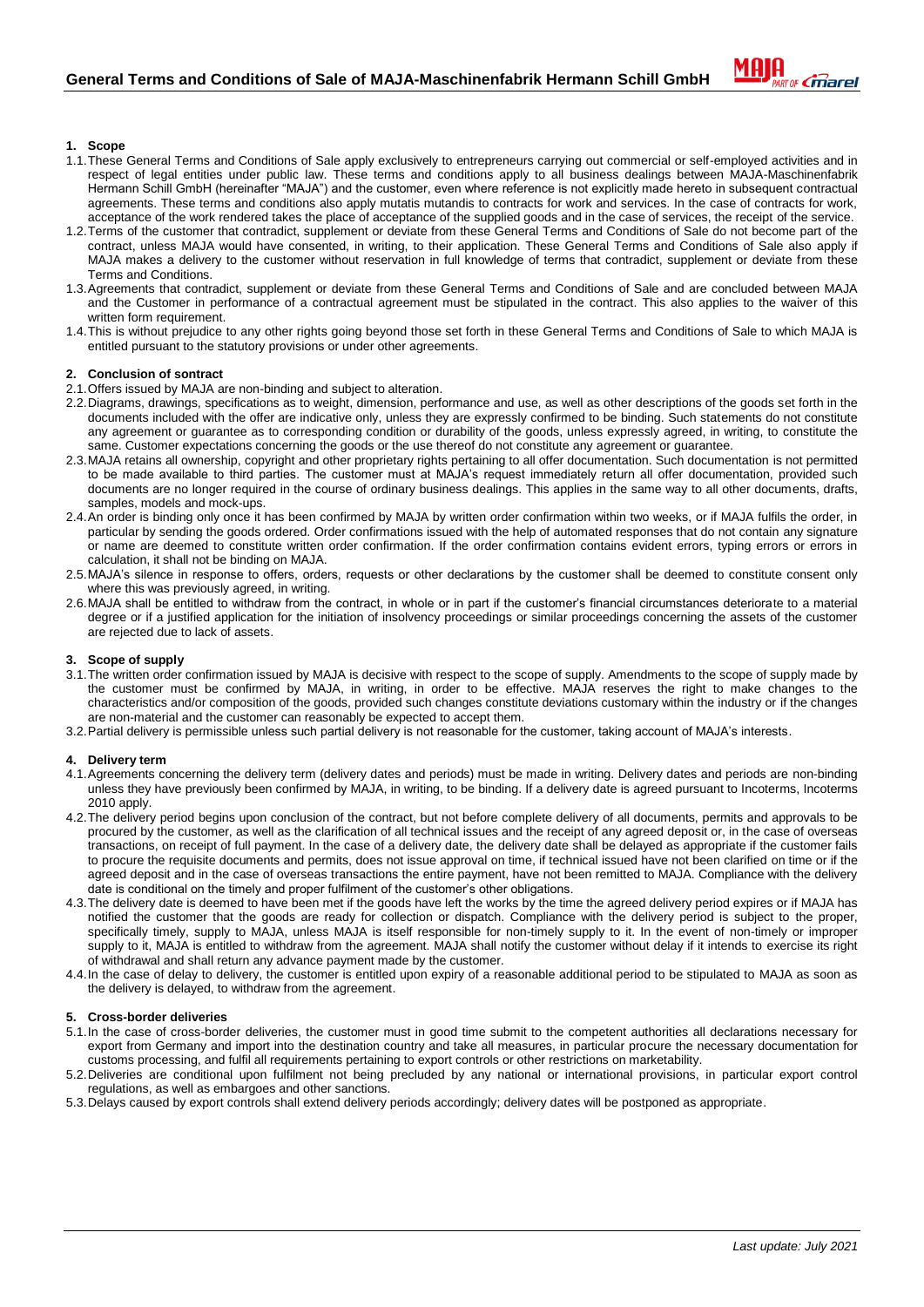

### **6. Prices and payment**

- 6.1.In the absence of any agreement to the contrary, all prices are ex works and do not include freight or packaging costs, insurance, statutory taxes, customs charges or other fees. The costs incurred in this connection, in particular the costs of packaging and transportation of the goods, will be invoiced to the customer separately. VAT at the statutory rate is stated separately on the invoice at the rate applicable on the invoice date.
- 6.2.Orders for which fixed prices are not explicitly agreed and for which the delivery period is stipulated as a date at least three months from the conclusion of the contract, will in each case be charged at the MAJA prices applicable on the date of delivery. The entry of the list price applicable on the order date into an order form or order confirmation shall not be deemed to constitute the agreement of a fixed price. The customer is entitled to withdraw from the contract in the event of a price increase of more than 5 %. On request by MAJA, the customer will without delay declare whether it intends to exercise its right of withdrawal.
- 6.3.In the absence of any specific agreement, the delivery price is payable, net, immediately upon delivery and receipt of the invoice. The payment date is deemed to be the date upon which MAJA is able to freely dispose of the delivery price. In the event of default in payment, the customer is required to pay default interest of 9 percentage points above the basic rate of interest p.a. The customer is required to reimburse to MAJA any expenses incurred as a result of the involvement of collection agencies. This is without prejudice to any further claims to which MAJA is entitled.
- 6.4.In derogation from subsection 3, above, unless otherwise agreed in advance and in writing, payment is due prior to delivery in the case of overseas transactions.
- 6.5.Bills of exchange and cheques are accepted in consideration of performance. The debt-discharging effect is fulfilled only if the sum concerned has been irrevocably credited to MAJA. The customer shall bear any costs in connection with payment by bill of exchange or cheque, in particular fees and charges for bills of exchange or cheques.

#### **7. Transfer of risk**

- 7.1.The risk of the accidental destruction and deterioration passes to the customer as soon as the goods have been handed over to the party commissioned to transport the goods, or leave MAJA's warehouse for the purpose of dispatch. In the case of collection by the customer, the risk passes to the customer upon notification of readiness for collection. Sentence 1 and sentence 2 also apply if the delivery is made in parts or if MAJA has assumed other services, such as the transportation of the goods to the customer.
- 7.2.If the customer is in default of acceptance, MAJA may demand reimbursement of the costs incurred and compensation of any damage suffered, unless the customer is not responsible for the non-acceptance of the goods. MAJA is entitled in particular at the customer's expense to place the goods into storage for the duration of the default of acceptance. The costs of storing the goods shall be charged at a flat rate of 0.5 % of the net invoice value per calendar week commenced. This is without prejudice to any further claims of MAJA. The customer has the right to furnish evidence that MAJA did not incur any costs or that the costs incurred were lower. The same applies if the customer is in breach of other cooperation duties, unless the customer is not responsible for such breach. The risk of the accidental destruction or deterioration of the goods passes to the customer no later than at the time it enters into default of acceptance. MAJA is entitled upon fruitless expiry of a reasonable period to be stipulated by MAJA to otherwise dispose of the goods and to supply to the customer with a reasonably extended delivery deadline..
- 7.3.If delivery is delayed as a result of circumstances beyond MAJA's control, the risk passes to the customer upon notification of readiness for dispatch.
- 7.4.Without prejudice to its rights based on defects, supplied goods must be accepted by the customer even if they have non-material defects.

# **8. Claims based on defects**

- 8.1.The customer's claims based on defects are conditional upon the delivered goods being inspected upon receipt, wherever reasonable also by means of test processing or test use, and the notification of any blatant defects to MAJA in text form immediately, but no later than eight days from receipt of the goods, (e.g. by letter, fax or e-mail). Latent defects must be notified to MAJA immediately upon discovery, in text form. The customer must provide a description of the defect in its notification to MAJA in text form. In addition, the customer must observe all requirements, indications, guidelines and conditions set forth in the technical specifications and other documents provided by MAJA concerning individual goods. Claims based on defects for defects resulting from any breach of the foregoing duty are hereby excluded.
- 8.2.In the case of defects in the goods, MAJA is entitled at its discretion to render subsequent performance by rectifying the defect or by supplying defect-free goods. In the case of subsequent performance, MAJA is required to bear all expenses incurred in the course of the subsequent performance, in particular transportation, travel, costs of labour and materials. Personnel costs and costs of materials claimed by the customer in this connection are to be charged at cost price. Replaced goods become the property of MAJA and are to be returned to MA.IA.
- 8.3.If MAJA is unwilling or unable to render subsequent performance, the customer may, irrespective of any claims to compensation or reimbursement of expenses, at its discretion withdraw from the contract or reduce the delivery price. The same applies if subsequent performance is unsuccessful, is unreasonable for the customer or for reasons within MAJA's control is delayed for more than a reasonable period of time.
- 8.4.The customer's right to withdraw from the contract is excluded if it is unable to return the service received and this is not attributable to the service being non-returnable by its very nature, being attributable to MAJA or the defect only becoming evident upon processing or remodelling. The right to withdrawal is furthermore excluded if MAJA is not responsible for the defect and if the customer is required in place of return, to reimburse the value.
- 8.5.Claims based on defects are not established with respect to defects attributable to natural wear and tear, incorrect handling, use or storage or to alterations to the goods incorrectly performed by the customer or third parties. The same applies to defects attributable to the customer or which have a different technical cause than the original defect.
- 8.6.Claims of the customer to the reimbursement of expenses instead of damages in place of performance are excluded unless a reasonable third party would also have incurred such expenses.
- 8.7.MAJA shall not accept any guarantees, in particular guarantees pertaining to characteristics or durability, unless otherwise agreed, in writing, in individual cases.
- 8.8.The limitation period for the customer's claims based on defects is one year, unless there is a sale of consumer goods at the end of the supply chain. If in line with their customary use the defective goods are used in construction and cause such construction to be defective, the limitation period is five years. The limitation period of one year also applies to claims in tort based on defects in the goods. The limitation period commences upon delivery of the goods. The one-year limitation period does not apply to the unlimited liability of MAJA for damage based on the breach of a guarantee or damages to life, limb or health, for intentional acts and gross negligence, as well as for product defects or insofar as MAJA assumed a procurement risk.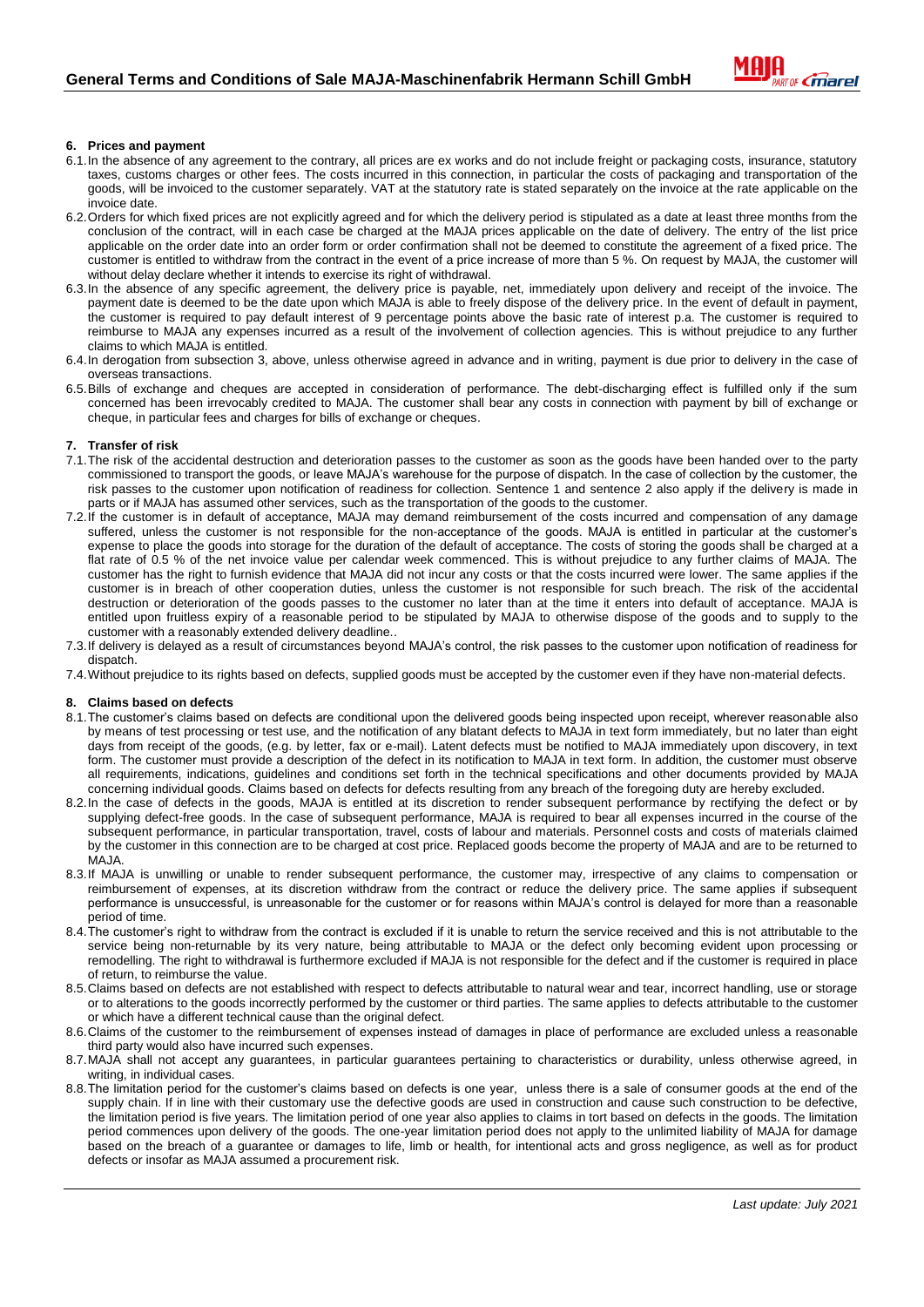Any statement by MAJA concerning a claim based on defects asserted by the customer shall not be deemed to construe any entry into negotiations concerning the claim or the circumstances establishing the claim, provided MAJA rejects the claim based on defects in full.

## **9. Liability of MAJA**

- 9.1. MAJA is liable without restriction for damage relating to the breach of a guarantee or damage to life, limb or health. The same applies to intentional acts and gross negligence or insofar as MAJA assumed a procurement risk. MAJA is liable for slight negligence only where material obligations arising from the nature of the contract are breached and such obligations are of particular importance for the attainment of the contractual purpose. In the event of any breach of such obligations, as well as in the case of default and frustration of contract, MAJA's liability is limited to the kind of damage typically foreseeable in this type of agreement. This is without prejudice to its mandatory statutory liability for product defects.
- 9.2. If MAJA's liability is excluded or restricted, this also applies to the personal liability of MAJA's staff, employees, representatives and agents.

## **10. Product liability**

- 10.1. The customer will not alter the goods, specifically, it will not alter or remove existing warnings concerning the risks of improper use of the goods. In the event of any breach of this obligation, the customer shall release MAJA in the internal relationship from any third-party product liability claims, unless the customer is not responsible for the alteration of the goods.
- 10.2. If MAJA has to issue a product recall or a product warning due to a product defect, the customer shall take best efforts to cooperate in such measures as MAJA deems necessary and expedient and will support MAJA in such endeavours, in particular in identifying the necessary customer information. The customer is required to bear the costs of the product recall or warning, unless it is not responsible for the product defect pursuant to product liability law principles. This is without prejudice to any further claims to which MAJA may be entitled.
- 10.3. The customer will without delay and in text form (e.g. by letter, fax or e-mail) notify MAJA of any risks and possible product defects that come to its attention during the use of the goods.

#### **11. Force majeure**

- 11.1. If MAJA is prevented from fulfilling its contractual duties by force majeure, in particular if it is unable to deliver the goods, MAJA will for the duration of the impediment and for a reasonable start-up period thereafter be released from its performance duty without being liable to pay the customer compensation. The same applies if MAJA's performance of its duties is unreasonably rendered more difficult or temporarily impossible as a result of unforeseeable circumstances beyond MAJA's control including, in particular, industrial action, official measures, energy shortages, impediments to supply at a downstream supplier or material disruptions to operations. This also applies if these circumstances are experienced by a downstream supplier and if MAJA is already in default. If MAJA is released from its supply obligation, MAJA will return any advance payments rendered by the customer.
- 11.2. MAJA is entitled upon expiry of a reasonable period to withdraw from the contract if such impediment lasts more than four months and MAJA as a result no longer has any interest in fulfilling the contract. On demand by the customer, MAJA will on expiry of the deadline declare whether it intends to exercise its right to withdraw or deliver the goods within a reasonable period.

#### **12. Retention of title**

- 12.1. The delivered goods remain the property of MAJA until such time as the delivery price and all claims to which MAJA is entitled against the customer under the business transaction have been satisfied in full. The customer is under an obligation to take due care of the goods that are subject to retention of title for the duration of the retention of title. It is required, in particular, to take out adequate insurance for the goods against fire, water damage and theft at invoice value. At MAJA's request, the customer must furnish MAJA with evidence of the conclusion of such insurance. The customer as per today assigns to MAJA all compensation claims under this insurance. MAJA hereby accepts the assignment. Should such assignment not be permissible, the customer hereby instructs the insurer to make any payments only to MAJA. This is without prejudice to any further claims of MAJA.
- 12.2. The customer is permitted to sell the goods that are subject to retention of title only in the course of ordinary business. The customer is not otherwise entitled to pledge the goods subject to retention of title, to transfer the same as security or to make other dispositions that could jeopardise MAJA's ownership rights. In the case of seizures or other third-party interventions, the customer must notify MAJA immediately in text form (e.g. by letter, fax or e-mail) and provide all necessary information, to notify third parties of MAJA's ownership rights and to cooperate in measures taken by MAJA to protect the goods subject to retention of title. If the third party is unable to reimburse to MAJA the judicial and extra-judicial costs of asserting MAJA's ownership rights, the customer is required to reimburse MAJA for the resulting shortfall, unless the customer is not responsible for the breach of duty.
- 12.3. The customer as per today assigns to MAJA the claims relating to the further sale of the goods, together with all ancillary rights, irrespective of whether the goods that are subject to retention of title are sold unprocessed or following processing. MAJA hereby now accepts this assignment. If assignment is not permissible, the customer hereby instructs the third-party debtor to make any payments only to MAJA. The customer is authorised, such authorisation subject to revocation, to collect the claims assigned to MAJA in its own name on MAJA's behalf. The collected sums are to be transferred to MAJA immediately. MAJA can revoke the customer's collection authorisation, as well as the customer's authorisation to resell the goods for good cause ('aus wichtigem Grund'), in particular if the customer fails to duly fulfil its payment obligations vis-à-vis MAJA, if it enters into default of payment, ceases to make payments or if the customer has submitted an application for the initiation of insolvency proceedings or a similar procedure for the settlement of debts concerning the customer's assets has been rejected due to lack of assets. In the event of global assignment by the customer, the claims assigned to MAJA are to be expressly excluded.
- 12.4. At MAJA's request, the customer is required immediately to notify the third-party debtors of the assignment and to procure for MAJA the information and documentation required for collection.
- 12.5. In the event of any conduct in breach of contract, in particular default in payment on the part of the customer and irrespective of its other rights, MAJA is entitled on expiry of an appropriate additional period to be stipulated by MAJA to withdraw from the contract. The customer must immediately grant MAJA or its agents access to the goods subject to retention of title and to surrender these goods. Following timely announcement to this effect, MAJA may otherwise utilise the goods subject to retention of title to satisfy its due claims against the customer.
- 12.6. MAJA is required on request by the customer to release the security to which it is entitled insofar as, taking account of customary banking valuation charges, the realisable value of the security exceeds the claims of MAJA under the business relationship with the customer by more than 10 %. For the valuation, the invoice value of the goods subject to retention of title and in the case of claims, the nominal value is to be taken as the basis. The detailed selection of the security to be released is incumbent upon MAJA.